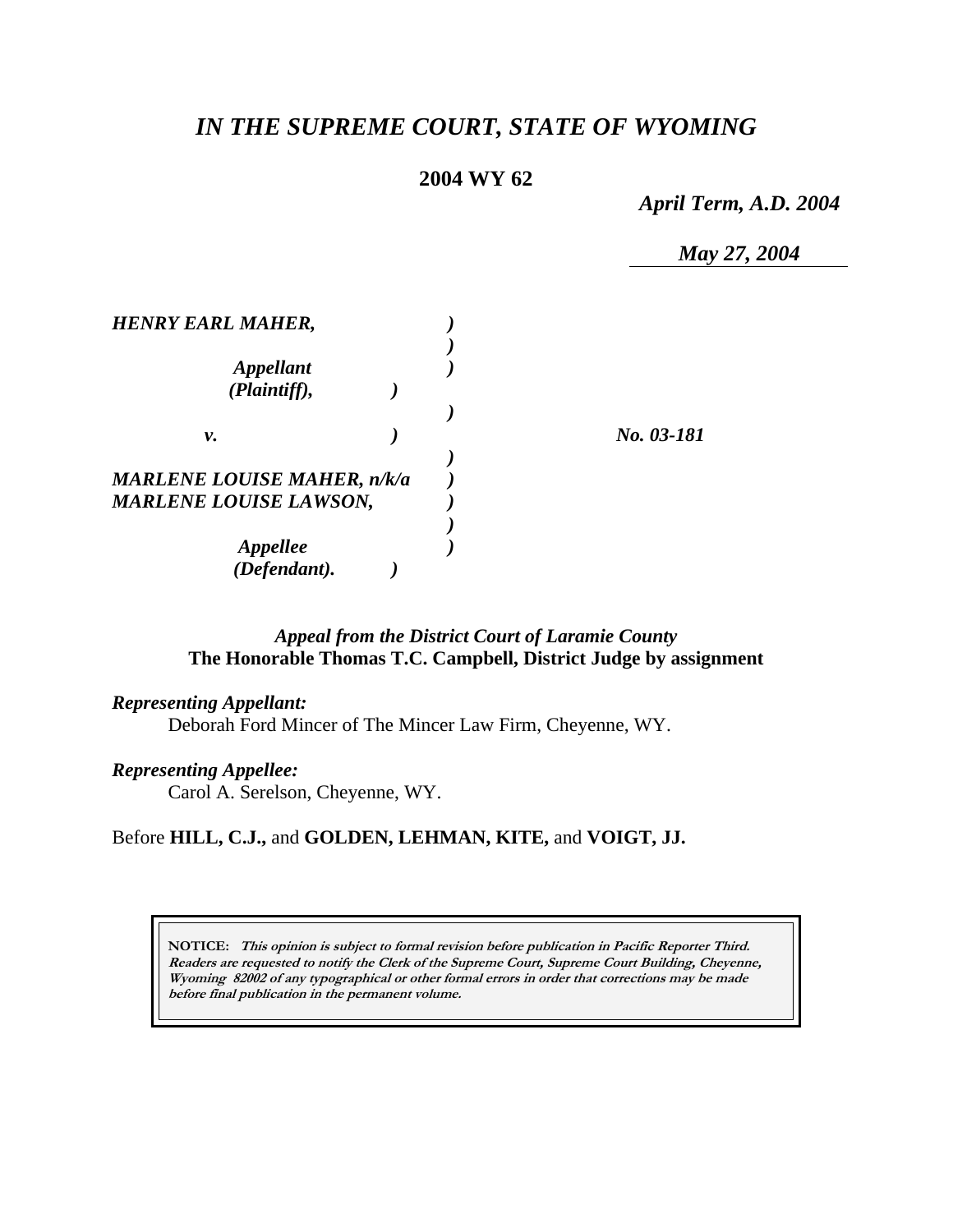### **LEHMAN, Justice.**

[¶1] Appellant Henry Maher (Maher) appeals the denial of his petition to terminate the alimony payments he is required to make to his former wife, appellee Marlene Lawson (Lawson). The alimony payments are required pursuant to an agreement entered into between the parties and incorporated into their divorce decree. Maher sought to terminate the alimony payments upon his former wife's remarriage. We affirm.

# *ISSUES*

[¶2] Maher sets forth the following issues:

I. Whether the trial judge erred under *Swetich v.* [*Smith*, 802 P.2d 869 (Wyo. 1990),] when the recipient of alimony, upon her remarriage, was required to bear no burden of proof as to a continuing need for alimony?

II. Whether the trial judge erred when he decided a settlement agreement required that he deny a motion to terminate alimony?

III. In the alternative, whether the trial judge abused his discretion in ruling that the motion to terminate alimony should be denied?

Lawson phrases the issues on appeal as:

A. Whether the trial court properly required Appellant to prove a substantial change of circumstances to justify a modification or termination of alimony?

B. Whether the trial court properly weighed the written agreement of the parties in denying the motion to terminate alimony?

C. Whether the trial court's denial of Appellant's motion to terminate alimony is warranted by the facts of this case and is not an abuse of discretion?

D. Whether this Court will certify that there is no reasonable cause for this appeal and award sanctions against Appellant?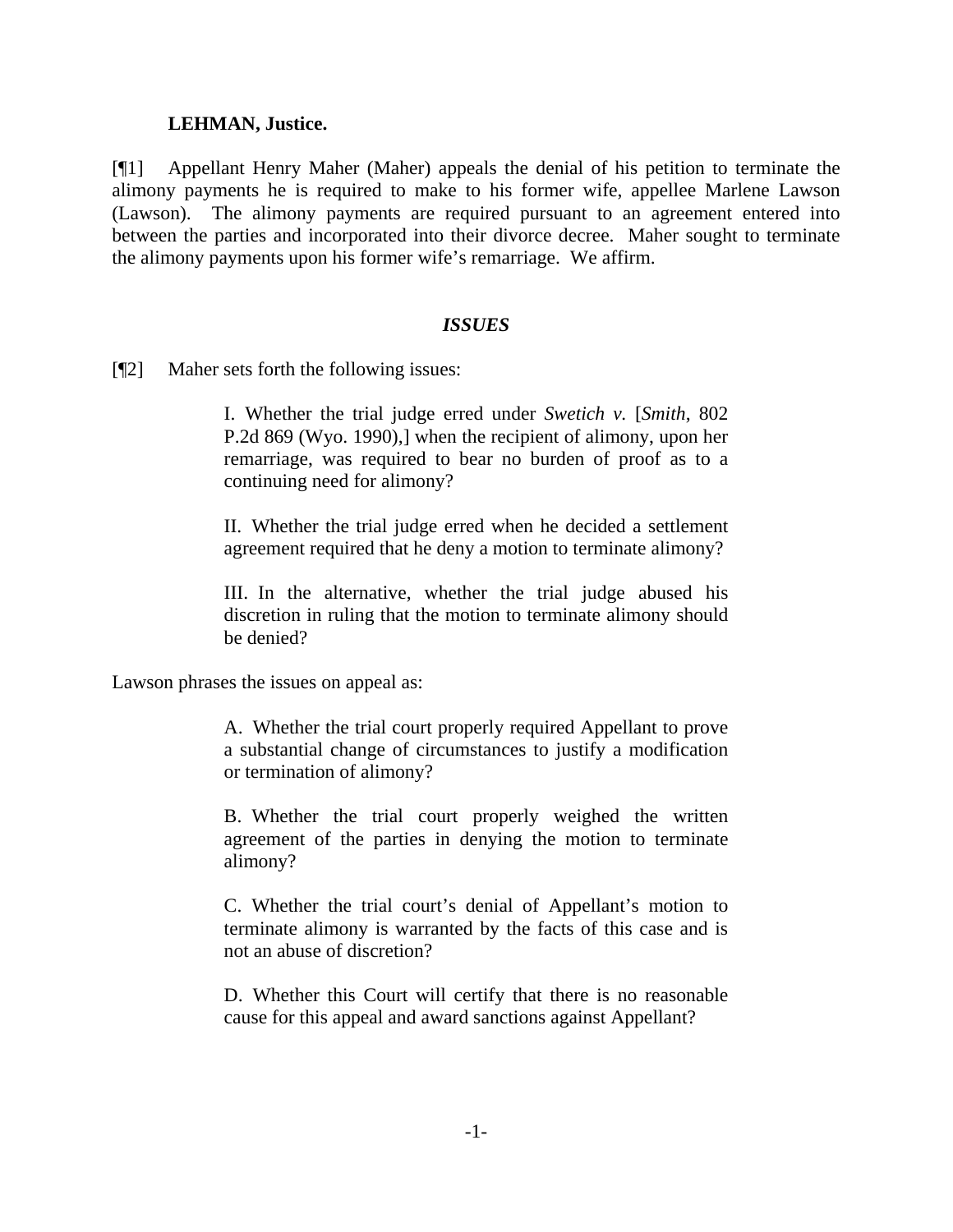#### *FACTS*

[¶3] On May 7, 1998, after almost twenty-five years of marriage, Maher filed for divorce from Lawson. The parties entered into a Property Settlement Agreement prepared by Maher's attorney on May 22, 1998. The agreement provided, in applicable part:

> 9. The Husband [Maher] shall pay spousal maintenance/alimony to the Wife [Lawson] in the amount of \$1,739.00 per month, beginning on the fifteenth  $(15<sup>th</sup>)$  day of June, 1998, and continuing until September of the year 2008 when the parties' current mortgage is paid off.

> At the time the parties' mortgage is paid in full, Husband's spousal maintenance/alimony payments shall be reduced by Nine Hundred Nineteen Dollars and Ninety Two Cents (\$919.02), which equals the amount of the parties' current principal and interest mortgage payment. Said amount shall then be paid until September of the year of 2012.

> At such time as child support ceases, Husband's spousal maintenance/alimony payment shall increase by the amount of child support, \$661.00, in the month after the last child support payment was paid.

> In the event that Wife obtains better paying employment, or receives a pay increase of any sort, Husband's alimony payment will be reduced by fifty percent (50%) of Wife's pay increase. In the event Husband receives pay raises, his spousal maintenance/alimony payment shall be increased to, and calculated at, fifty percent (50%) of his net monthly income.

> In the event Husband serves on Active Duty for the United States Marine Corps Reserve, he shall pay fifty percent (50%) of any net amount earned, for that service, over and above the net amount earned for his civilian employment, to Wife as additional spousal maintenance/alimony. Any travel expenses and perdiem [sic] payments associated with said Active Duty will be retained exclusively by the Husband.

The agreement also included an acknowledgment that the parties had the opportunity to retain separate counsel prior to execution of the agreement. Although the parties considered including a clause within the agreement that would end alimony upon remarriage, the parties could not agree on that clause and it was left out of the agreement. Further, Maher signed and filed a statement under oath indicating that the form of decree of divorce was fair and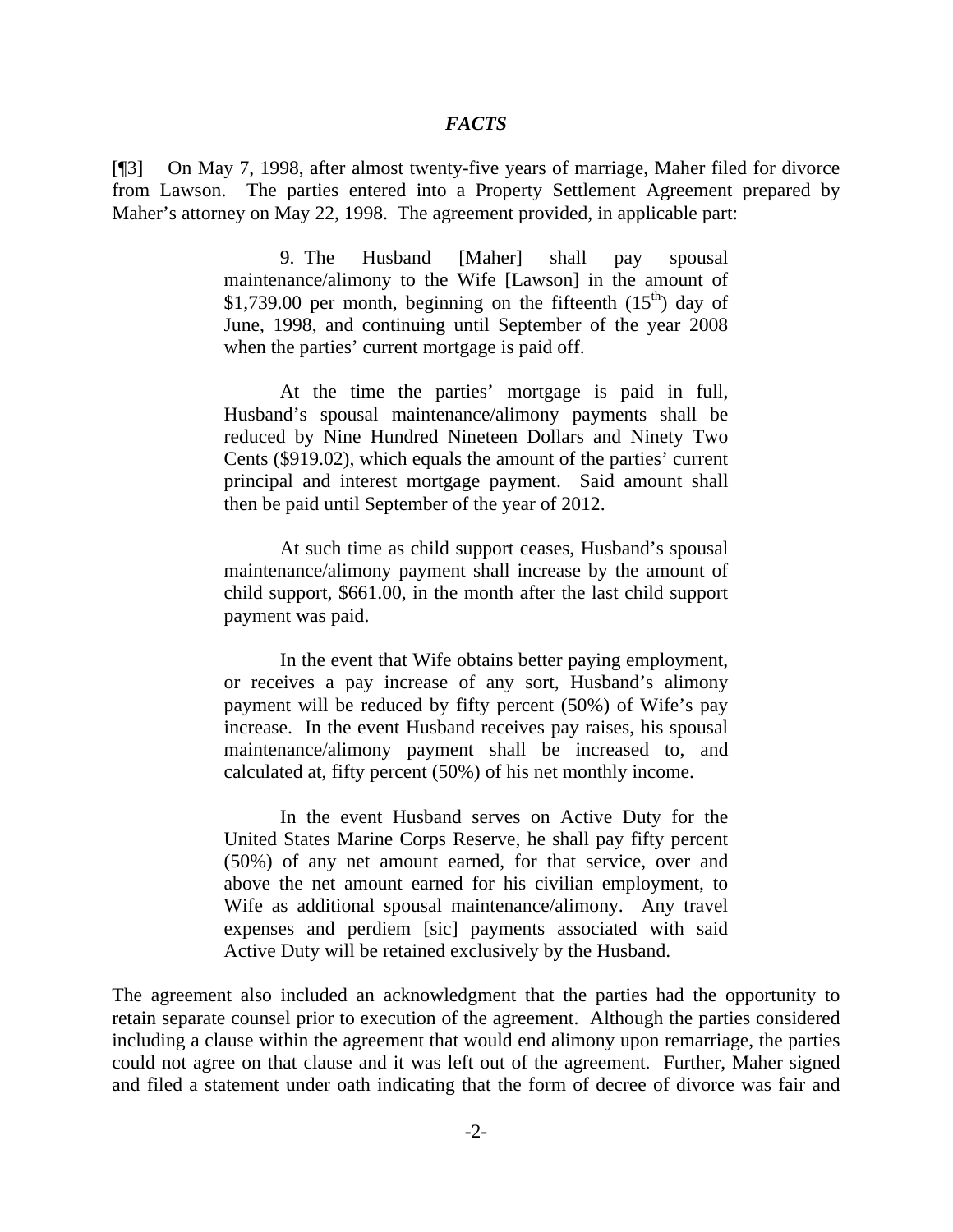equitable to both parties. The agreement was then filed with the district court, and the district court entered a decree of divorce on July 7, 1998, incorporating the agreement.

[¶4] Maher remarried in November 1999, and Lawson remarried in March 2000. On July 18, 2000, Maher filed his Petition for Termination of Alimony, which was initially heard before a district court commissioner. Upon the recommendation of the district court commissioner, the district court formally denied Maher's petition. Thereafter, the district court granted Maher's Motion for Relief from Judgment filed pursuant to W.R.C.P.  $60(b)$ .<sup>1</sup>

[¶5] A trial was then held before the district court on Maher's original Petition for Termination of Alimony. Ultimately, the district court denied the petition on June 9, 2003, finding that Maher had failed to show a material and substantial change of circumstances.

# *STANDARD OF REVIEW*

[¶6] A trial court's conclusions of law are not binding on this court and are reviewed *de novo*. *Pagel v. Franscell*, 2002 WY 169, ¶7, 57 P.3d 1226, ¶7 (Wyo. 2002); *Maycock v. Maycock*, 2001 WY 103, ¶12, 33 P.3d 1114, ¶11 (Wyo. 2001). The standard we apply in reviewing cases asserting an abuse of discretion by the trial court is whether the trial court reasonably could have concluded as it did. *Ready v. Ready*, 2003 WY 121, ¶11, 76 P.3d 836, ¶11 (Wyo. 2003); *Rude v. State*, 851 P.2d 20, 23 (Wyo. 1993); *Parry v. Parry*, 766 P.2d 1168, 1171 (Wyo. 1989).

# *DISCUSSION*

# *Questions of Law*

l

[¶7] In his first two issues on appeal Maher, in essence, claims that the district court erred as a matter of law when it denied his petition to terminate alimony. According to Maher, the case of *Swetich v. Smith*, 802 P.2d 869 (Wyo. 1990), citing the cases of *Marquardt v. Marquardt by Rempfer*, 396 N.W.2d 753 (S.D. 1986) and *In re Marriage of Shima*, 360 N.W.2d 827 (Iowa 1985), stands for the proposition that upon the filing of a motion to terminate alimony based on remarriage, the spouse receiving alimony has the burden of showing that extraordinary circumstances exist which justify the payment of continued alimony. We do not agree.

[¶8] While it is true that the *Marquardt* and *In re Marriage of Shima* cases may support the argument espoused by Maher, this court cited those cases only as authority showing that

<sup>&</sup>lt;sup>1</sup> This motion also included a Motion to Terminate Alimony and Motion to Rescind the Property Settlement Agreement.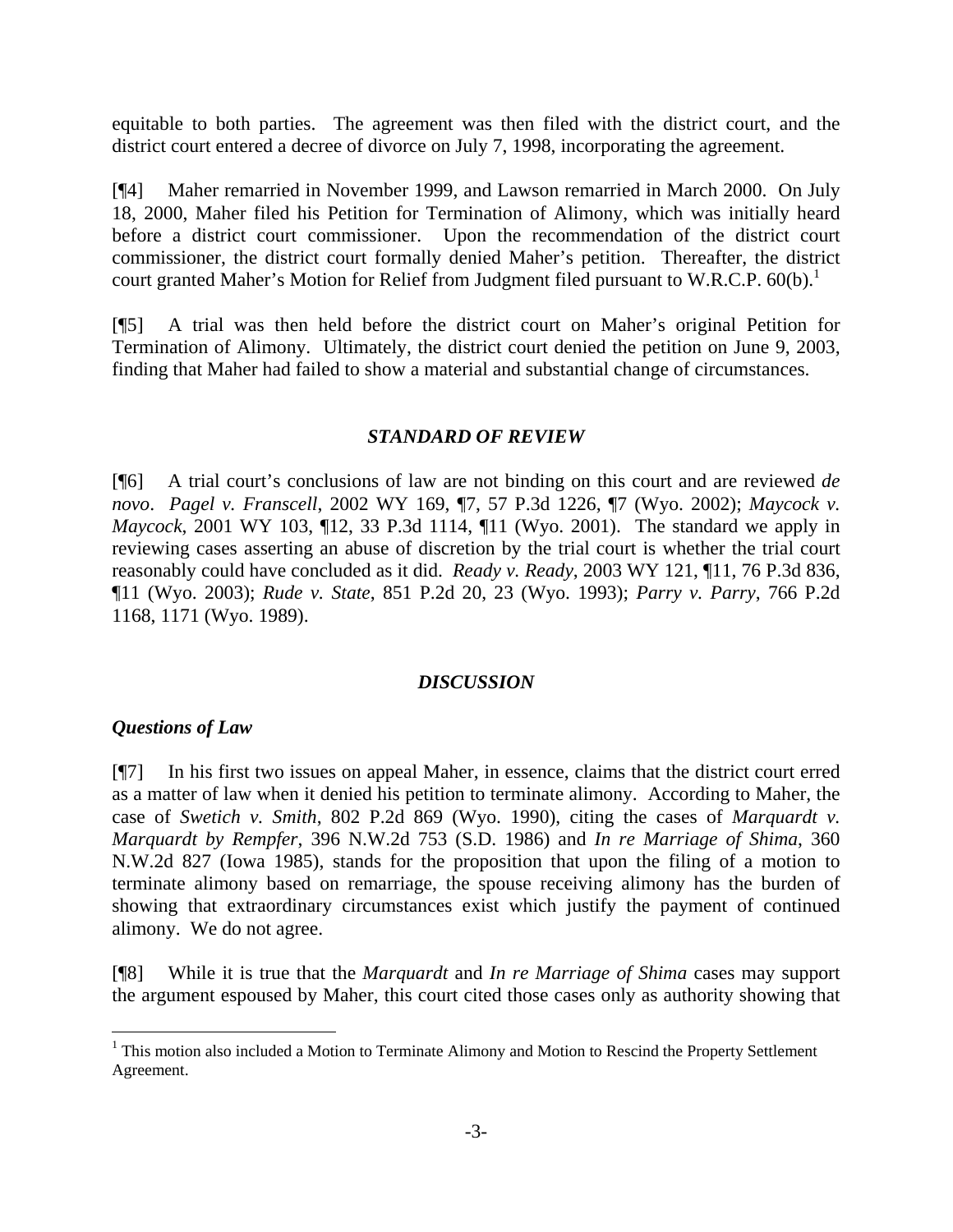remarriage *could be* considered a sufficient change of circumstances to terminate alimony, but that it did not automatically terminate alimony payments without amendatory court action. As stated in *Swetich*, at 870-71:

> Daniel asks that we construe the agreement to provide for automatic termination of alimony upon remarriage in the absence of any agreed termination provision in the agreement. His basic argument is that, traditionally, alimony ends upon remarriage as a matter of law. Daniel cites several cases which tend to support that proposition. Only recently, we indicated "[a]limony payments terminate on the death of either party or on the remarriage of the payee." *Sellers v. Sellers*, 775 P.2d 1029, 1032 (Wyo. 1989) (accord *Warren v. Warren*, 361 P.2d 525 (Wyo. 1961)). There was also language in *Neagle v. Neagle*, 481 P.2d 661, 663 (Wyo. 1971) (*Neagle I*), which indicates "alimony payments . . . cease upon the remarriage or death of [the payee]."

> While Daniel argues with some force for that proposition, another factor must be considered that the argument advanced and the cases cited by Daniel do not accommodate. Daniel's argument does not weigh the continuing jurisdiction of the district court to modify decrees, *Sellers*, 775 P.2d 1029, and the cited cases do not involve decree incorporated term payment separation agreements and do not provide any express termination on remarriage proviso.

> In *Hendrickson v. Hendrickson*, 583 P.2d 1265, 1267 (Wyo. 1978), we said "an award always remains open; and upon application, where conditions and circumstances have changed, the trial court can provide relief and modify the allowance." Necessarily, modification of the award for the payment of alimony is to be made by the district judge, not by a unilateral decision by the payor.

> This approach is similar to that used in other jurisdictions. In *Marquardt v. Marquardt by Rempfer*, 396 N.W.2d 753 (S.D. 1986), a separation agreement incorporated by reference into the divorce decree provided for alimony payments but did not provide for the termination of alimony upon remarriage of the payee. The ex-husband moved to have alimony support terminated after his ex-wife remarried. In that case, the court held that remarriage is prima facie evidence that alimony should be terminated and shifts to the payee the burden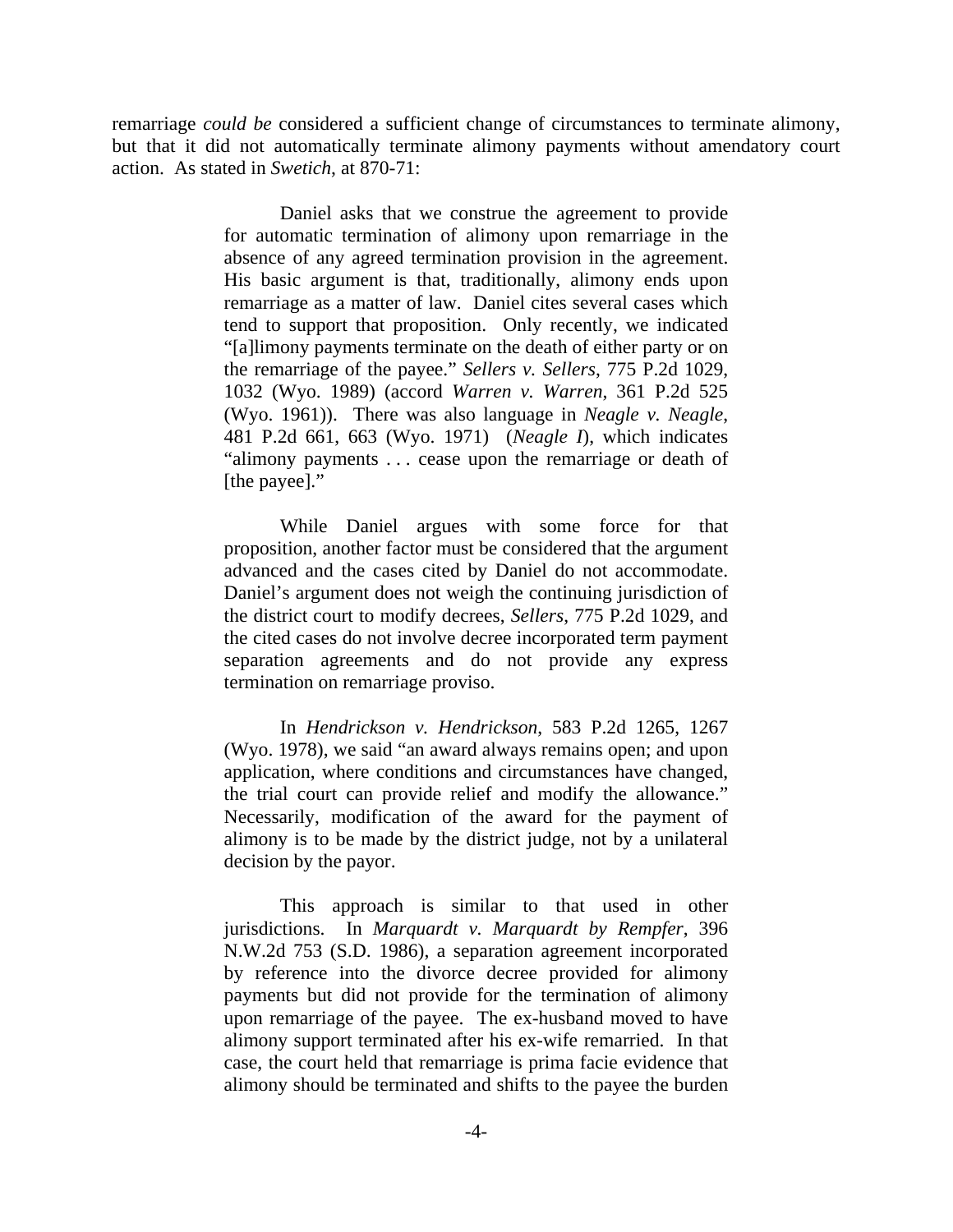of showing extraordinary circumstances which might require continued payments of alimony. The Supreme Court of South Dakota relied upon *In re Marriage of Shima*, 360 N.W.2d 827 (Iowa 1985) for its rationale.

 In *In re Marriage of Shima*, the Iowa Supreme Court indicated that while alimony did not terminate automatically upon remarriage, the burden was upon the payee to demonstrate extraordinary circumstances which could justify continued alimony payments. The Supreme Court of Iowa had relied upon *Wolter v. Wolter*, 183 Neb. 160, 158 N.W.2d 616, 619 (1968) for its rationale. In *Wolter*, the Nebraska Supreme Court held that remarriage does not automatically terminate a right to alimony but makes a prima facie case which can only be overcome by a showing by the payee of extraordinary circumstances justifying a continuation of alimony.

 There is also a substantial body of cases and accommodating statutes determining that termination of alimony is automatic upon remarriage. See *Voyles v. Voyles*, 644 P.2d 847 (Alaska 1982); *Myers v. Myers*, 62 Utah 90, 218 P. 123 (1923); Ala.Code § 30-2-55 (1989); Cal.Civ.Code § 4801(b) (West 1983 & Cum.Supp. 1990); Colo.Rev.Stat. § 14- 10-122(2) (1987 & Cum.Supp. 1990); Del.Code Ann. tit. 13, § 1519(b) (1981); Nev.Rev.Stat. § 125.150.5 (Cum.Supp. 1989); and N.Y.Dom.Rel.Law § 248 (McKinney 1986). See also *Kuhns' Estate v. Kuhns*, 550 P.2d 816 (Alaska 1976) (death case) and *Cecil v. Cecil*, 11 Utah 2d 155, 356 P.2d 279 (1960). See the conflict within reported cases detailed in Annotation, Alimony as Affected by Wife's Remarriage, In Absence of Controlling Specific Statute, 48 A.L.R.2d 270 (1956) and later case service.

However, this court further noted at 871-72:

 *Resolution of this case will be confined to its factual content.* It presents an agreement for periodic alimony payments with a stated term and no remarriage termination condition. We need not write an all inclusive rule for nonagreement cases to decide this case where the agreement of the parties initially created the obligation. *Dorr v. Newman*, 785 P.2d 1172 (Wyo. 1990). *Since the agreement and the decree into which it was incorporated made no provision for automatic termination where each document contained a term*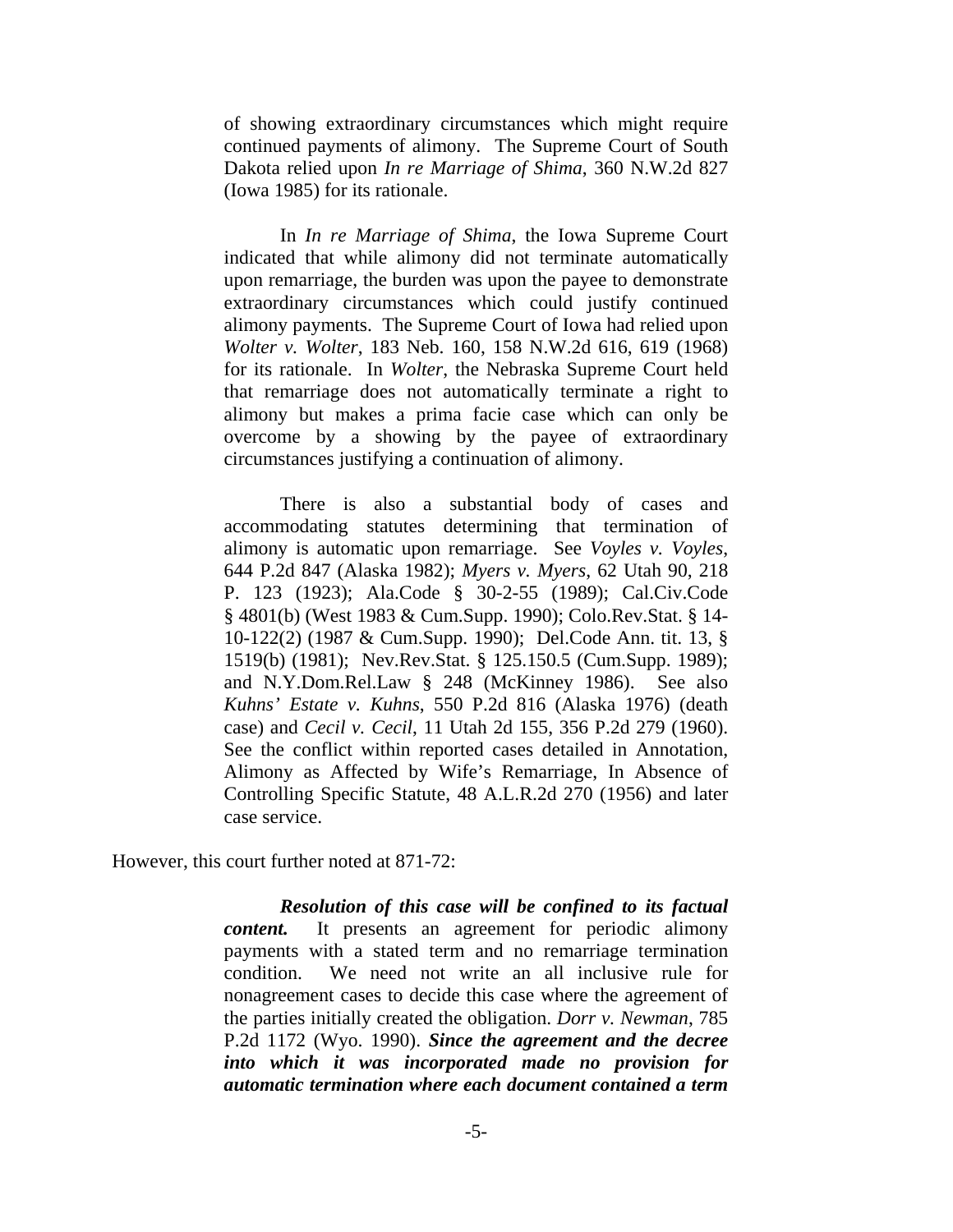*period for alimony payment, the remedy available to the alimony obligor is reserved to a petition to modify the decree. Sellers*, 775 P.2d 1029; *Buchler v. Buchler*, 65 Wyo. 452, 202 P.2d 670 (1949). *Remarriage could be a change of circumstance, but it does not automatically cancel the obligation provided in the decree without amendatory court action. Beck v. Beck*, 208 Kan. 148, 490 P.2d 628 (1971).

. . .

 We hold that modification of the alimony decree in this case was not automatically accomplished without district court petition upon remarriage of the spouse.

(Emphasis added and footnotes omitted.)

[¶9] Furthermore, it is critical to note that Wyoming's statutory scheme is different than the statutory schemes of the jurisdictions cited within the *Swetich* opinion. Specifically, Wyo. Stat. Ann. § 20-2-116 (LexisNexis 2003) provides that after a decree for alimony is entered, the court may from time to time, on the petition of either of the parties, revise and alter the decree respecting the amount of alimony. This statute does not specify that termination of alimony is automatic upon remarriage. Moreover, both prior to and following the issuance of the *Swetich* opinion, this court has clarified that a party seeking modification of alimony must establish that there has been a material and substantial change of circumstances which outweighs the interest of society in applying the doctrine of *res judicata*. *Ready v. Ready*, at ¶11; *Pasenelli v. Pasenelli*, 2002 WY 159, ¶9, 57 P.3d 324, ¶9 (Wyo. 2002); *Crawford v. Crawford*, 828 P.2d 1192, 1194 (Wyo. 1992); *Mentock v. Mentock*, 638 P.2d 156, 158 (Wyo. 1981). Likewise, we recognized in *Ready v. Ready*, at ¶21 (citing *Dorr v. Newman*, 785 P.2d 1172, 1178 (Wyo. 1990)), that the party seeking the termination of alimony must demonstrate that there has been a substantial change of circumstances from the time of the divorce to the time of the petition to modify. Thus, we hold that the district court did not err as a matter of law by requiring Maher to bear the burden of proving that there had been a material and substantial change of circumstances.

[¶10] In addition, Maher asserts that the district court erred when it found that the Property Settlement Agreement, in and of itself, required that the district court deny his petition to terminate alimony. In support of this argument, Maher cites *Pauling v. Pauling*, 837 P.2d 1073, 1078 (Wyo. 1992), which details that when, in the absence of clear and convincing evidence to the contrary, the agreement is presumed to merge into the decree and will no longer be given effect.

[¶11] Upon review of the record, it is clear that the district court used the language within the agreement, which was incorporated into the divorce decree, as one of many factors in making its determination. Indeed, the district court properly recognized that alimony can be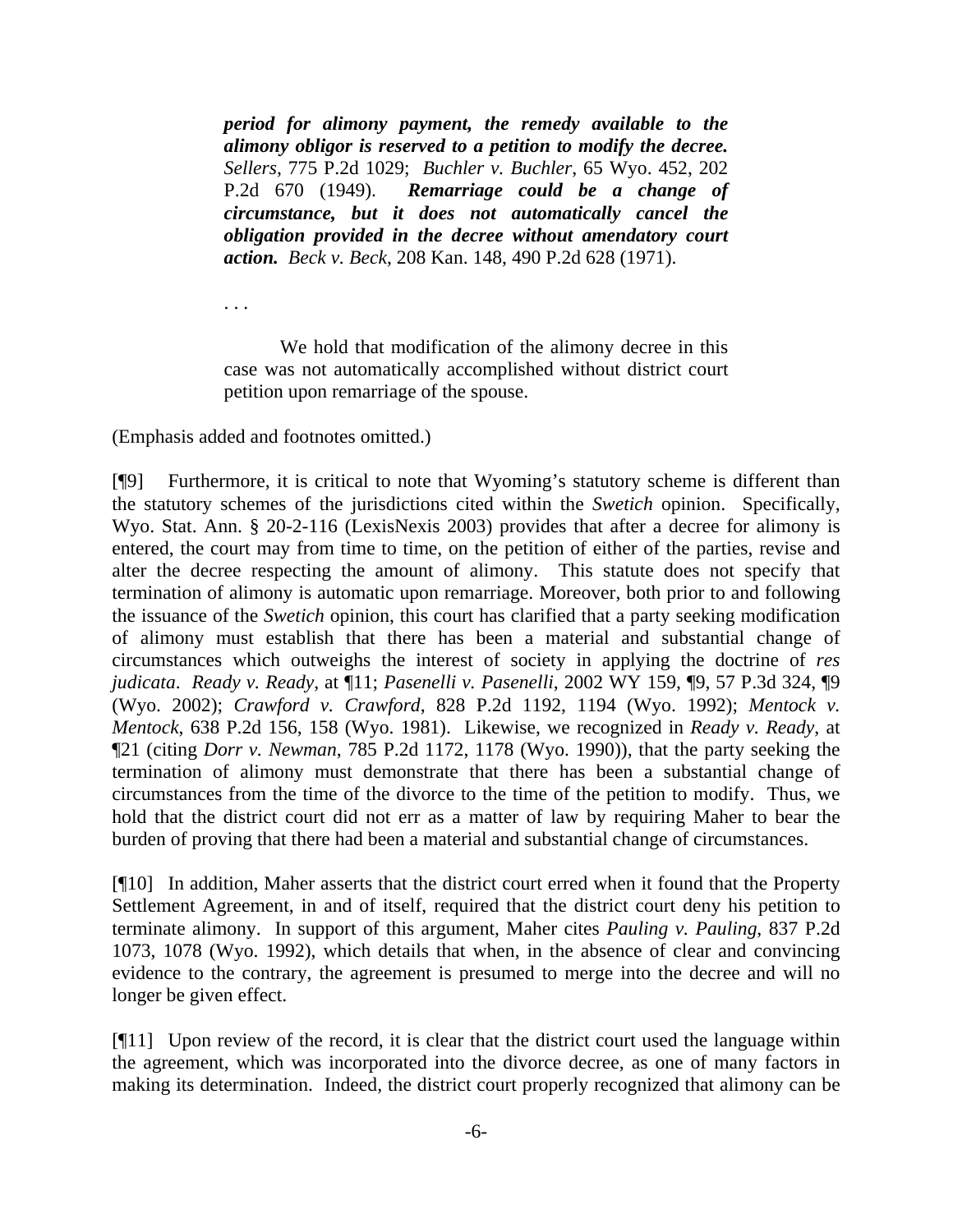modified even if it is established by agreement, citing *Dorr v. Newman*. This court has further established that although not separately dispositive, there must be significance attached to the separation agreement when modification is considered as contrasted with a court-imposed payment responsibility which was not voluntarily assumed by the prior marital partner. *Johnson v. Johnson*, 717 P.2d 335, 340 (Wyo. 1986). Accordingly, we do not find Maher's argument to be persuasive.

# *Abuse of Discretion*

[¶12] In the alternative, Maher submits that the district court abused its discretion when it denied his petition to terminate alimony. Review of the district court's detailed decision letter indicates that the district court's determination was based on a number of criteria. Specifically, the district court considered the remarriage and Maher's changed financial circumstances, including the fact that Maher had incurred additional debt since the divorce. Nevertheless, the district court noted that Maher had incurred much, if not all, of that debt voluntarily. In particular, the district court stated:

> The other principal change urged by [Maher] involves his current earning and spending capacity. He specifically argues that his current home involves a huge mortgage payment and that in addition he is also helping an adult son to the degree that he probably spends \$200 or perhaps more in a given month. The evidence was that after settlement of the divorce, Mr. Maher took a job in the area of Chicago, Illinois for the same company and for somewhat more money. However, more money didn't go as far as he anticipated it would in Chicago, though he was able to buy a home and eventually remarried there. It was uncontroverted, however, that while he had a home, he built a larger one, obtaining a commensurately larger loan with his new wife which doubled the amount of his existing mortgage, clearly a voluntary choice. In addition, his monthly obligation is dramatically higher because he sought, for financial planning reasons, a 15-year mortgage. Again, smart financial planning on his part, but not something that this Court could consider as anything other than the voluntary acquisition or assumption of significant debt which cannot be considered a change of circumstances. *Goody v. Goody*, 939 P.2d 731 (Wyo. 1997). *See also*, *Johnson v. Johnson*, 717 P.2d 335 (Wyo. 1986).

> The evidence of financial assistance to an adult stepson was also appropriate from [Maher's] point of view and something the Court notes as admirable, but not of the kind and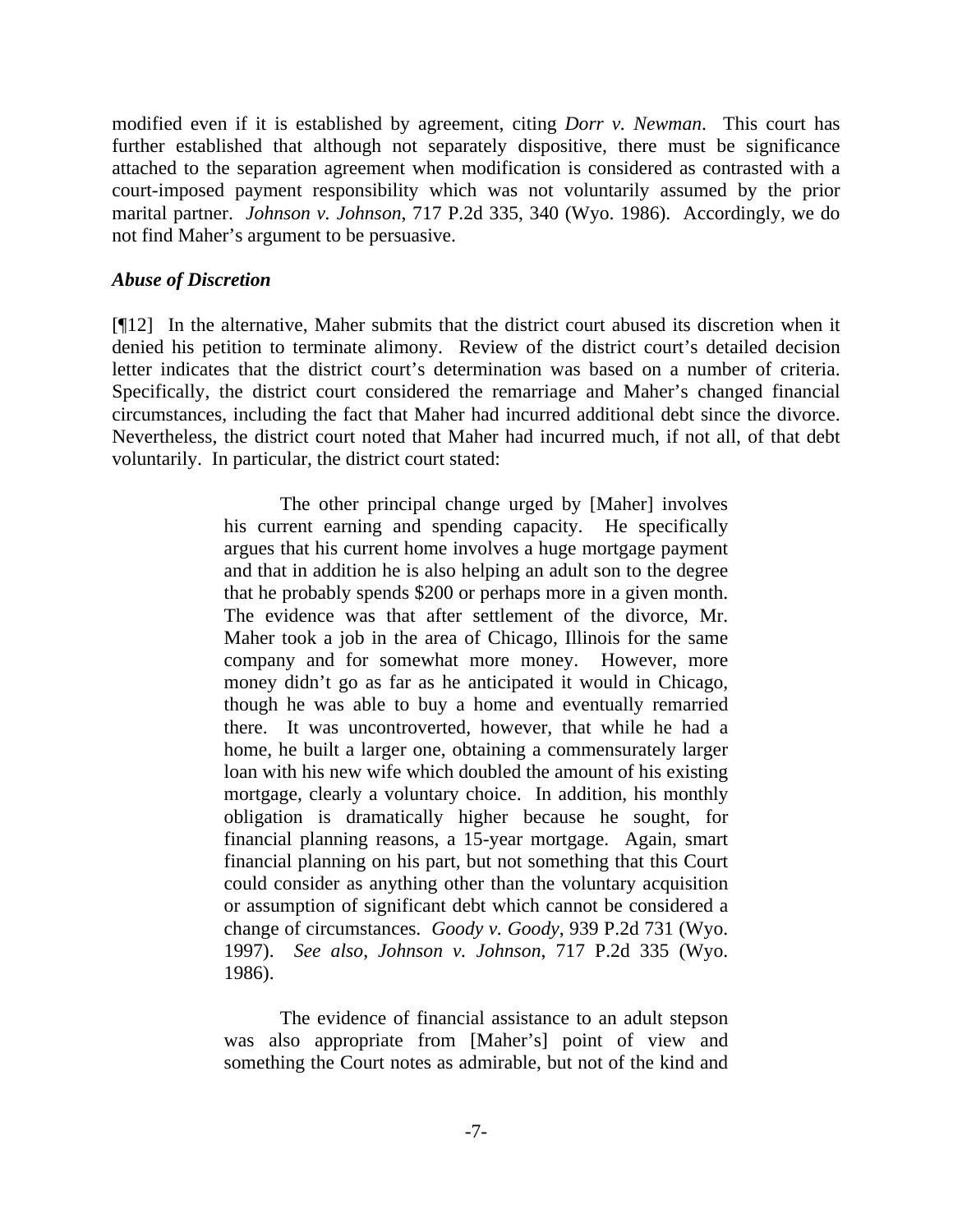nature of expense that this Court can consider as a change of circumstances.

[¶13] The district court further recognized that the settlement agreement included provisions for adjustment of alimony based on 1) changes in Maher's and Lawson's income, 2) when child support ceased, 3) the parties' mortgage was paid in full, and 4) the event that Mr. Maher became activated in the military. Additionally, the district court pointed out that the settlement agreement even specified that any travel expenses and per diem regarding Maher's military service would be exclusively retained by Maher and that alimony, in any event, would terminate on a date certain apparently simultaneous with Maher's anticipated military retirement. Thus, the district court concluded the parties' settlement agreement spoke to long-term planning over a period of years and to what money would flow postdivorce from Maher to Lawson. Hence, the district court gave the agreement significant weight in making its determination. Moreover, the district court considered that the parties had contemplated a remarriage clause in the settlement agreement, but the parties did not ultimately include it.

[¶14] The district court, after balancing each of these elements, concluded that:

Here the specific details in the agreement and resulting decree convince the Court that [Lawson's] remarriage is not a substantial change of circumstances that outweighs the interests of the law in the principal of *res judicata*. In addition, even considering the financial burden of [Maher's] unanticipated financial situation, to a large degree most if not all of that additional burden has been voluntarily acquired. His income simply not going as far in Illinois as it did here was not, under the evidence presented, a substantial change all by itself, and in fact it was an anticipated move on or about the time of the settlement agreement.

[¶15] Upon our review of the record and the district court's reasoning, we cannot conclude that the district court abused its discretion in denying Maher's petition to terminate alimony. To the contrary, the district court's decision appears to be well reasoned and within Wyoming's established law on this issue.

[¶16] Furthermore, we find no merit in Maher's effort to convince this court that under our holding in *Jones v. Jones*, 858 P.2d 289 (Wyo. 1993), his unrealized belief that he would receive sufficient earnings to cover both his living expenses and the alimony payments upon moving to Illinois constitutes a failed expectation that supports his claim that a substantial change in circumstances occurred. Maher knew at the time he entered into the settlement agreement what his income would be when he moved to Illinois. Maher also testified that his income increased every year since the divorce. Moreover, Maher voluntarily chose to assume a nearly \$300,000 debt after filing his petition to terminate alimony, assuming that he